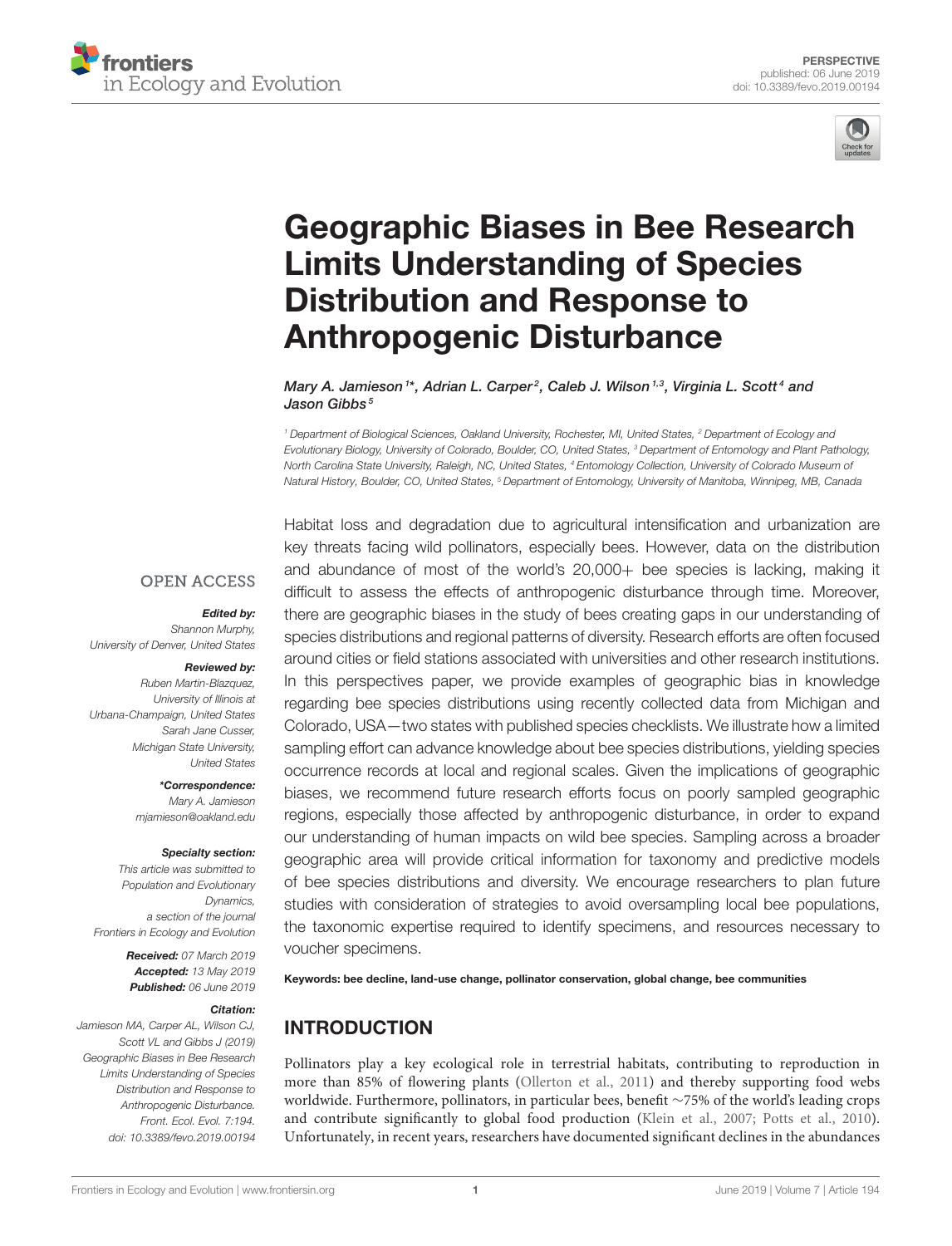of managed and wild bee species [\(Goulson et al., 2015\)](#page-6-1). While a number of risk factors threaten bees, habitat loss and degradation due to agricultural intensification and urbanization are leading causes of bee decline [\(Winfree et al., 2009;](#page-7-2) [Cariveau and Winfree,](#page-6-2) [2015;](#page-6-2) [Goulson et al., 2015\)](#page-6-1).

Species traits, such as dispersal ability, nesting habits, and diet breadth, influence how bees respond to anthropogenic disturbances [\(Cariveau and Winfree, 2015;](#page-6-2) Harrison and Winfree, [2015;](#page-6-3) [Normandin et al., 2017,](#page-7-3) but see Bartomeus et al., [2018\)](#page-5-0). For example, while cavity-nesting species are often positively influenced by urbanization (e.g., [Cane et al.,](#page-5-1) [2006;](#page-5-1) [Bates et al., 2011;](#page-5-2) [Fitch et al., 2019\)](#page-6-4), ground-nesting species are typically more negatively affected (e.g., Kearns and Oliveras, [2009;](#page-6-5) [Geslin et al., 2016\)](#page-6-6). Moreover, some functional and taxonomic groups appear to be especially sensitive to environmental perturbations. Notably, recent studies have shown negative effects of urbanization and agricultural intensification on bumble bee abundance, population size, and geographic range size (e.g., [Cameron et al., 2011;](#page-5-3) [Kerr et al., 2015;](#page-6-7) Glaum et al., [2017;](#page-6-8) [Hamblin et al., 2017;](#page-6-9) [Jacobson et al., 2018\)](#page-6-10). Bumble bee decline is especially concerning due to the ecological and economic importance of these pollinators. The availability of data on bumble bee species' relative abundances and historical distributions have been critical to the detection of their decline.

In recent years, researchers have increasingly recognized the value of pollination services provided by wild bee species in natural and agricultural systems [\(Losey and Vaughn,](#page-6-11) [2006;](#page-6-11) [Slagle and Hendrix, 2009;](#page-7-4) [Garibaldi et al., 2013;](#page-6-12) Klein et al., [2018;](#page-6-13) [Winfree et al., 2018\)](#page-7-5). A recent model of pollinator abundance on the landscape predicted worrisome mismatches between pollinator dependent crops and pollinator abundance [\(Koh et al., 2016\)](#page-6-14). However, this study, based largely on expert opinion, also modeled large areas of uncertainty in bee abundance in the United States of America (USA). Thus, there is a need to understand how land-use change influences wild bees given continued increases in agricultural intensification and urbanization. The population status of most bee species is uncertain due to a lack of long-term or even baseline data [\(Bartomeus et al., 2013;](#page-5-4) [Goulson et al., 2015\)](#page-6-1). Relative to other parts of the world, the USA is a well-studied area with respect to pollinators [\(Archer et al., 2014\)](#page-5-5). In this paper, however, we argue that even in the USA, there are geographic biases in bee research that limit our understanding of population dynamics, taxonomy, species distributions, and regional patterns of species diversity. We propose that limited sampling efforts, especially in understudied geographic regions, can contribute substantially to our knowledge of bees and their responses to anthropogenic disturbances.

### THE IMPORTANCE OF BEE RESEARCH IN UNDERSTUDIED REGIONS

Bee research is often centered in areas surrounding universities and research stations, which results in a lack of information in areas beyond these research centers (see e.g., [Scott et al., 2011;](#page-7-6) [Gibbs et al., 2017a\)](#page-6-15). In the USA, numerous state checklists have demonstrated a paucity of species occurrence records across many counties and larger regions within these states where certain bee species may be expected to occur (e.g., Donovall and VanEnglesdorp, [2010;](#page-6-16) [Jean, 2010;](#page-6-17) [Scott et al., 2011;](#page-7-6) Dibble et al., [2017;](#page-6-18) [Gibbs et al., 2017a\)](#page-6-15). Furthermore, published species inventories are lacking for most states in the USA, and available checklists are usually from the eastern half of country (e.g., Michigan, Indiana, New York, Pennsylvania, and Maine). The species richness in these states, however, is substantially less than many states in the western USA [\(Scott et al., 2011;](#page-7-6) [Carril et al., 2018\)](#page-6-19). Large tracts of the USA, such as the High Plains and Great Plains are poorly sampled, even though they may have some of the greatest habitat loss across the country [\(Samson et al., 2004\)](#page-7-7). With limited sampling effort, diverse bee communities can be found in both pristine (e.g., Grundel et al., [2011\)](#page-6-20) and in anthropogenically disturbed habitats (e.g., [Camilo et al., 2017\)](#page-5-6). For example, a single day of collecting in Bellaire, Michigan added 50 new bee species records to Antrim County, bringing the total known species from 34 to 84 in 2016 (Gibbs unpublished data). Given the variability in bee species' response to anthropogenic change [\(Cariveau and Winfree, 2015\)](#page-6-2), increased sampling in understudied regions affected by human disturbances is important for understanding which species are most likely at risk of decline (e.g., [Bates et al., 2011;](#page-5-2) Banaszak-Cibicka and Zmihorski, [2012\)](#page-5-7).

Species distribution and diversity models are important for documenting, evaluating, and predicting how bees respond to environmental changes, including climate change (e.g., Kerr et al., [2015\)](#page-6-7) and land-use change (e.g., [Bennett et al., 2014;](#page-5-8) Koh et al., [2016\)](#page-6-14). Many regional models could be improved, however, by better sampling across a broader geographic range. Moreover, given that exotic bees may negatively affect native species [\(Russo,](#page-7-8) [2016\)](#page-7-8), research evaluating the dispersal and population trends of exotic bees relative to native bees is needed. For example, the introduced bee, Anthidium manicatum, has rapidly spread across North American [\(Gibbs and Sheffield, 2009\)](#page-6-21) and may competitively exclude native bees in some habitats [\(Miller et al.,](#page-6-22) [2002,](#page-6-22) but see [Soper and Beggs, 2013\)](#page-7-9). Predictive models have been developed to estimate areas of high abundance for A. manicatum, with variable success [\(Strange et al., 2011;](#page-7-10) Graham and MacLean, [2018\)](#page-6-23). Greater sampling across understudied regions could improve predictive habitat models for research examining bee community response to environmental change as well as exotic species spread.

To demonstrate the value of research in historically understudied areas, we summarize new species occurrence records from two recent studies examining the influence of anthropogenic disturbance on bee communities. Both studies occurred in states with published species checklists. We explore how new species records at the local (i.e., county) and regional (i.e., multi-county and statewide) level add to our knowledge of bee species distributions. Furthermore, we propose that research in other understudied areas could find similar or even greater numbers of new records. Finally, we conclude with recommendations for guiding future bee surveys and community studies.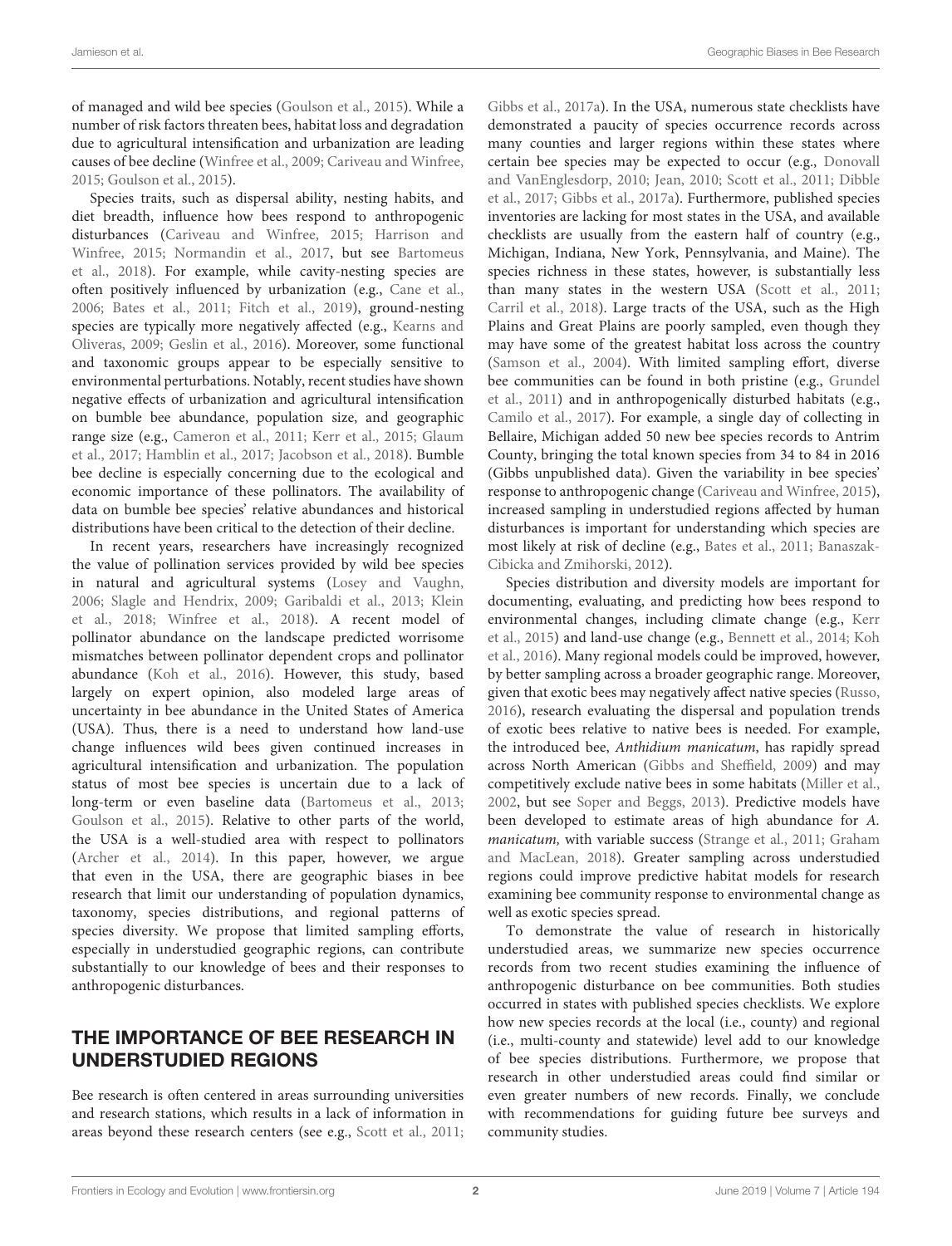# Bee Community Study in Northeastern Colorado

Bee diversity is greater in the western half of the USA as compared with the eastern half, and vast areas of the West have been historically poorly sampled (e.g., [Scott et al., 2011;](#page-7-6) see [Carril et al., 2018\)](#page-6-19). Colorado is currently the only state in the West with a recently published statewide checklist of bee species [\(Scott et al., 2011\)](#page-7-6). Boulder County, home to the University of Colorado, is the best-documented county in the state, with 562 bee species recorded to date [\(Goldstein and Scott, 2015\)](#page-6-24). Similarly, counties surrounding other universities and research institutions, including Larimer County, home to Colorado State University, have been extensively sampled—with 439 species recorded [\(Scott et al., 2011\)](#page-7-6). In comparison, the bee community in eastern Colorado has been poorly inventoried relative to the central and western regions of the state where research has been historically focused [\(Scott et al., 2011;](#page-7-6) **[Figure 1A](#page-2-0)**). In the Colorado Eastern Plains, 13 counties had fewer than 100 species recorded as of the 2011 statewide checklist, and most counties had substantially fewer species (mean  $=$  39  $\pm$  27 SD).

The first study we present to demonstrate the value of a limited sampling effort in understudied regions involved bee surveys at 32 sites located across five counties in northeastern Colorado (study region  $\approx$  25,000 km<sup>2</sup>). Our sites covered an area known as the Eastern or High Plains region, and included grassland habitats that were either enrolled in the U.S. Department of Agriculture Conservation Reserve Program or used for lowintensity grazing. The goal of this study was to provide baseline data on bee communities that could be used in the future to evaluate effects of projected land-use change due to increased bioenergy production in the region. In this study, bees were surveyed once per month for a 24-h period using passive and active sampling methods (bowl and vane traps alongside hand-netting) from June-September of 2013 and May-September of 2014.

From 9 days of collecting, this study added 425 new countylevel species occurrence records, 97 occurrence records in the five county survey region, and 15 new state records for bees not previously known to occur in Colorado (**[Table 1A](#page-4-0)**; **[Table S1](#page-5-9)**; [Figure 1A](#page-2-0)). We increased the number of bees known to occur in Washington county, a relatively large county  $(6,537 \text{ km}^2)$ in CO, from 5 to 127 species. One species newly recorded in Colorado, Cemolobus ipomoea, was found ∼1,000 km west of its previously known western range limit in Missouri, according to publicly available georeferenced specimens [e.g., [DiscoverLife.org,](https://www.discoverlife.org/) [GBIF.org](https://www.gbif.org/) [\(GBIF, 2018;](#page-6-25) [Carper et al., 2019\)](#page-6-26)]. While not a new species for Colorado, a specimen of Centris ceasalpiniae that we collected from Washington county is only the 3rd record in the state and is now the most northern record for this species in North America. Similarly, specimens collected in this study expanded the known geographic range for at least a few Lasioglossum species. Based on this 2-year study, we conclude that the regional bee species diversity in eastern Colorado, and the broader High Plains Region more generally, is likely much greater than previously documented.

This new survey of bees in northeastern Colorado added significantly to our knowledge of bee species that occur in that part of the state. The study added a number of new species



<span id="page-2-0"></span>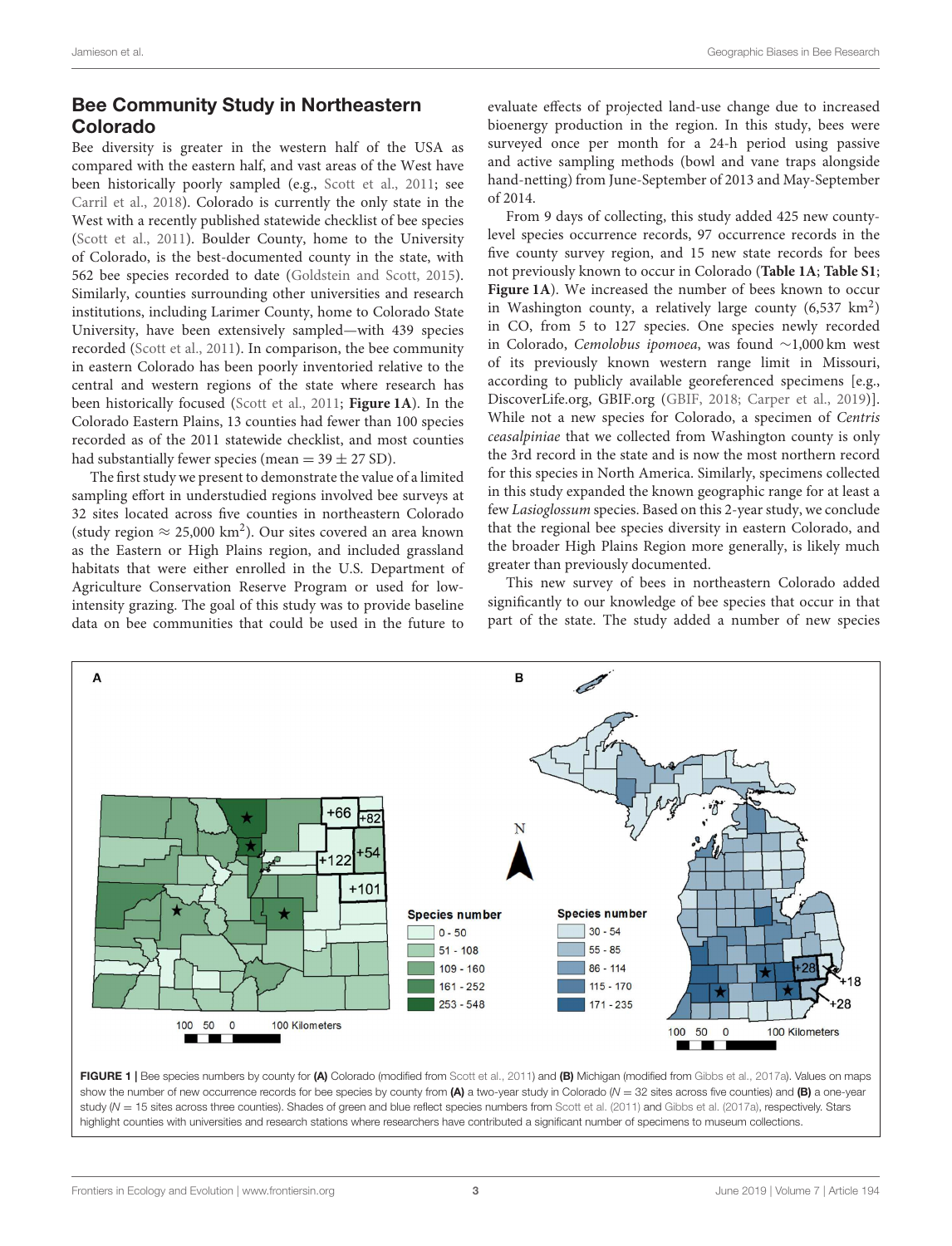occurrence records for the state of Colorado, including multiple species of Perdita, Melissodes, and Lasioglossum (**Table S1**). Furthermore, this project contributed to expanding the known geographic range limit for several species. It should be noted, however, that there are taxonomic impediments to surveys such as this, particularly in the western USA, as well as many countries throughout the world. Although this survey involved only 9 days of collecting, it took 3 years to get specimens processed and identified by multiple taxonomic specialists, and some specimens remain identified only at a morphospecies level. Other western USA bee surveys have faced similar issues (e.g., [Carril et al.,](#page-6-19) [2018\)](#page-6-19). For certain diverse groups (e.g., Nomada, Sphecodes, and some Lasioglossum), taxonomic keys are lacking, making identifications impossible without taxonomic expertise. Even with taxonomic expertise, some groups are not fully resolved and new species are still being described. If we had identifications for all of our collected specimens, we anticipate that this study would contribute many more new species occurrence records for Colorado and some undescribed species. The need for additional series of specimens to support species descriptions underscores the importance of surveying in such undersampled regions.

## Bee Community Study in Southeastern **Michigan**

While Michigan's bee fauna is relatively well-documented in comparison to some states in the eastern USA, many counties in the northern and eastern parts of the state remain poorly sampled [\(Gibbs et al., 2017a\)](#page-6-15). Similar to Colorado, two of the most well-studied counties in Michigan (Ingham and Washtenaw Counties) are those that are home to the two major state universities (**[Figure 1B](#page-2-0)**). Extrapolating from these two counties, most counties in southern Michigan only have one to twothirds of their bee fauna documented [\(Gibbs et al., 2017a\)](#page-6-15). Here, we present new county and state records from a recent study conducted across three counties (Wayne, Oakland, and Macomb) in southeastern Michigan to further illustrate how a limited sampling effort can contribute to enhancing knowledge of bee distributions (study region  $\approx$  5,600 km<sup>2</sup>). This 3-month study (June-August 2017) involved a once per month 48-h passive and active sampling (bowl traps and hand-netting) of bee communities at 15 farms and community gardens located across a tri-county region (Wilson and Jamieson unpublished data; **[Figure 1B](#page-2-0)**). The goal of this study was to evaluate bee response to urbanization and floral resource availability in order to better inform urban agriculture practices. Historic records indicate that the three counties surveyed in our study had been undersampled.

Despite the proximity of the surveyed region to counties that are home to two major state universities, this study yielded 74 new county-level species records, with 31 new occurrence records to the overall study region (**[Table 1B](#page-4-0)**; **[Figure 1B](#page-2-0)**). Furthermore, this study added two new state-level species records—Chelostoma rapunculi and C. campanularum. Both of these species are cavity-nesting specialists on Campanula (Campanulaceae) that were accidentally introduced into North America [\(Käpyl, 1978;](#page-6-27) [Eickwort, 1980\)](#page-6-28). These species have previously been reported in central New York State, USA and southern Ontario, Canada [\(Eickwort, 1980;](#page-6-28) [Buck et al., 2005\)](#page-5-10). To our knowledge, these records are the farthest west these species have been recorded. Results from the study presented here suggest that surveys in these areas have the potential to expand information on bee species distributions and regional species richness.

Efforts to comprehensively document state and county checklists invariably fall short of their ultimate goal. Species distributions fluctuate through time and sampling protocols are always limited in extent and duration. Nonetheless, checklists can invigorate interest in a region and emphasize deficits in our understanding of species distributions. A decade ago, a checklist of Pennsylvanian bees identified 398 species for the state [\(Donovall and VanEnglesdorp, 2010\)](#page-6-16). The fauna for the state is now known to be at least 450 species (Kilpatrick et al., [2019\)](#page-6-29). Similarly, new records continue to emerge in welldocumented states, such as Colorado and Michigan, because bees in some geographic regions of these states have been poorly sampled, as shown above. More recent collection efforts in Michigan continue to find new state and county records (T. Wood in *litt.*). By surveying bees in undersampled regions as identified in statewide or regional checklists, sampling efforts can be better directed to fill gaps in our knowledge of bee distribution and improve baseline data for future ecological and taxonomic studies.

### CONSIDERATIONS FOR FUTURE BEE COMMUNITY SURVEYS

Continued long-term monitoring efforts in well-studied areas is essential for evaluating changes in bee populations and communities over time. We propose that future research expanding into historically undersampled areas, in particular those undergoing environmental change, is also critical. For example, grasslands in the Great Plains of the USA have experienced significant land-use change due to agricultural intensification [\(Wright and Wimberly, 2013;](#page-7-11) [Johnston, 2014\)](#page-6-30). Pollination services provided by bees in this area are critical for ecosystems and agriculture in this region. Yet, we know little about bee communities throughout large areas of the Great Plains. When possible, research investigating land-use change effects on bees should include a range of disturbance levels or undisturbed sites for comparison. Likewise, surveys before and after disturbance are ideal for assessing environmental change effects.

In general, standardized protocols for bee sampling and specimen vouchering would help facilitate comparisons across studies. Nationwide surveys could enhance species inventorying and monitoring efforts to detect bee declines. [Lebuhn et al.](#page-6-31) [\(2013\)](#page-6-31) proposed that a standardized and nationwide survey network could be implemented across the USA to provide a better understanding of bee species trends over time. There are a number of challenges, however, with respect to such large-scale monitoring efforts, including logistical challenges for taxonomists and museums as well as issues with collection biases of pan traps that may not detect rare species or some species sensitive to disturbance (see further discussion in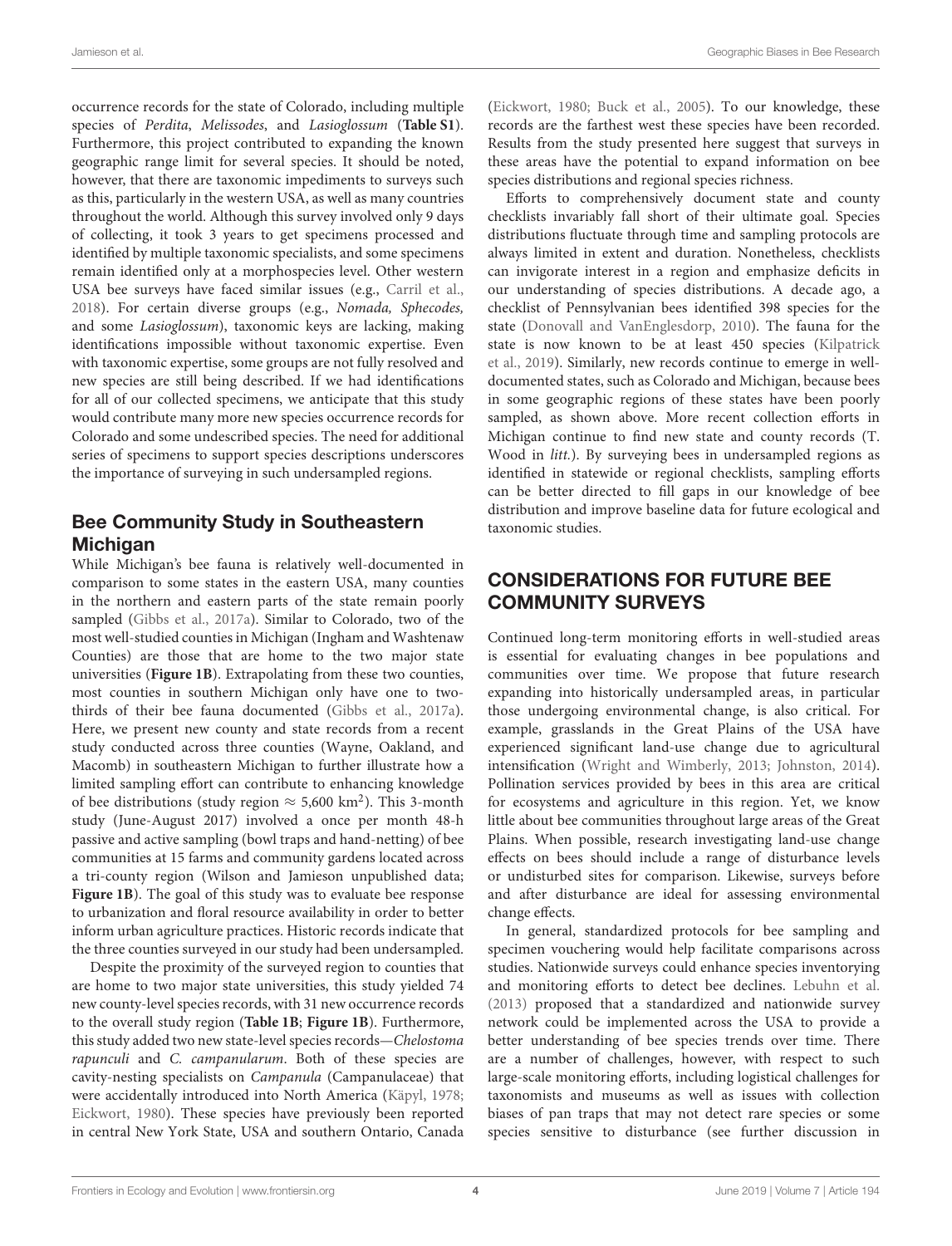(A) Two-year study in northeastern Colorado

<span id="page-4-0"></span>TABLE 1 | New occurrence records for bee species by county and study region for surveys conducted in (A) northeastern Colorado and (B) southeastern Michigan.

| County       | # species previously recorded <sup>a</sup>  | # species collected | # new occurrence records | # species recorded to date |
|--------------|---------------------------------------------|---------------------|--------------------------|----------------------------|
| Kit Carson   | 30                                          | 113                 | 101                      | 131                        |
| Logan        | 39                                          | 84                  | 66                       | 105                        |
| Phillips     | 11                                          | 88                  | 82                       | 93                         |
| Washington   | 5                                           | 124                 | 122                      | 127                        |
| Yuma         | 81                                          | 84                  | 54                       | 135                        |
| Study region | 119                                         | 153                 | 97                       | 216                        |
|              | (B) One-year study in southeastern Michigan |                     |                          |                            |
| County       | # species previously recorded <sup>b</sup>  | # species collected | # new occurrence records | # species recorded to date |

Macomb  $47$   $47$   $24$   $18$ Oakland 133 90 28 161 Wayne 109 74 28 137 Study region 179 107 31 210

See [Tables S1](#page-5-9), [S2](#page-5-9) for species lists. New occurrence records are for species with positive identifications; no morphospecies or undetermined specimens are included here. Study region *refers to species occurrences from all counties combined.*

*<sup>a</sup>Numbers from [Scott et al. \(2011\)](#page-7-6).*

*<sup>b</sup>Numbers from [Gibbs et al. \(2017a\)](#page-6-15).*

[Lebuhn et al., 2015](#page-6-32) and [Tepedino et al., 2015\)](#page-7-12). [Tepedino et al.](#page-7-12) [\(2015\)](#page-7-12) recommend that surveys should aim to evaluate how specific anthropogenic disturbances affect bee populations in select areas—in particular, areas undergoing rapid environmental change, such as the oil shale land in the western USA. Specimens collected for such studies could expand our knowledge of species distributions while answering ecological questions and addressing conservation solutions.

To inform conservation efforts, we need to understand how bees interact with their natural and modified habitats—in particular with respect to resource-use and ecological interactions.

In parallel with targeted ecological studies, there is an urgent need to sample more broadly to fill gaps in knowledge regarding species distributions as well as patterns of abundance and diversity over space and time. This type of survey work is more typically associated with taxonomic studies that focus on collecting the maximum number of species rather than repeated collections in a few sites with the goal of collecting species in their relative abundance. We hope examples above help demonstrate that much work remains in order to complete a basic inventory of bee species, let alone the arduous task of monitoring those species. Here we highlight a need for bee research in understudied areas and outline key concerns and considerations for future projects.

Firstly, in addition to considering the statistical power needed for addressing research questions, researchers should consider the effect of sampling large numbers of bees on local bee populations. Active netting and pan traps are unlikely to have strong effects on bee populations when used for targeted surveys [\(Gezon et al., 2015\)](#page-6-33). However, the increased use of blue vane traps in regular surveys may be more problematic [\(Gibbs et al.,](#page-6-34) [2017b\)](#page-6-34). Blue vane traps are larger, more apparent, and may collect certain taxa, in particular larger apid bees, at levels that are potentially harmful on a local scale [\(Gibbs et al., 2017b\)](#page-6-34). It would be foolhardy to limit collection efforts given the critical need to inventory and monitor bee populations; however, we suggest that blue vane traps may be best deployed for short periods (i.e., 24 h or less), especially in ecologically sensitive regions or seasons.

Secondly, bee species of some genera are notoriously difficult to accurately identify, and large monitoring projects could create a tremendous amount of work for a small number of bee taxonomists [\(Tepedino et al., 2015\)](#page-7-12). As funding for bee research continues to increase worldwide, we hope to see greater funding and training opportunities for emerging bee taxonomists in addition to continued advances in DNA barcoding and molecular tools for species identifications (Packer et al., [2009;](#page-7-13) see [Gonzalez et al., 2013;](#page-6-35) and [Sheffield et al.,](#page-7-14) [2017](#page-7-14) for further discussion). DNA barcoding entire collections or representative samples as standard practice in ecological surveys could have two potential benefits: (1) reducing the pressure on taxonomic experts for routine identifications and (2) contributing data for taxonomists to further revise species concepts. It should be noted that DNA barcodes are not foolproof. Not all specimens will barcode successfully and DNA barcodes do not always discriminate closely related species [\(Meyer and Paulay, 2005;](#page-6-36) [Meier et al., 2006;](#page-6-37) [Gibbs, 2018\)](#page-6-38), but neither does morphology [\(Packer et al., 2009\)](#page-7-13). A helpful step that researchers can take prior to planning a community survey is to contact the appropriate taxonomists in advance of a project and write support for taxonomic expertise or DNA barcoding into grant applications. Since DNA barcoding databases may not be comprehensive or may require interpretation, taxonomic expertise is always recommended.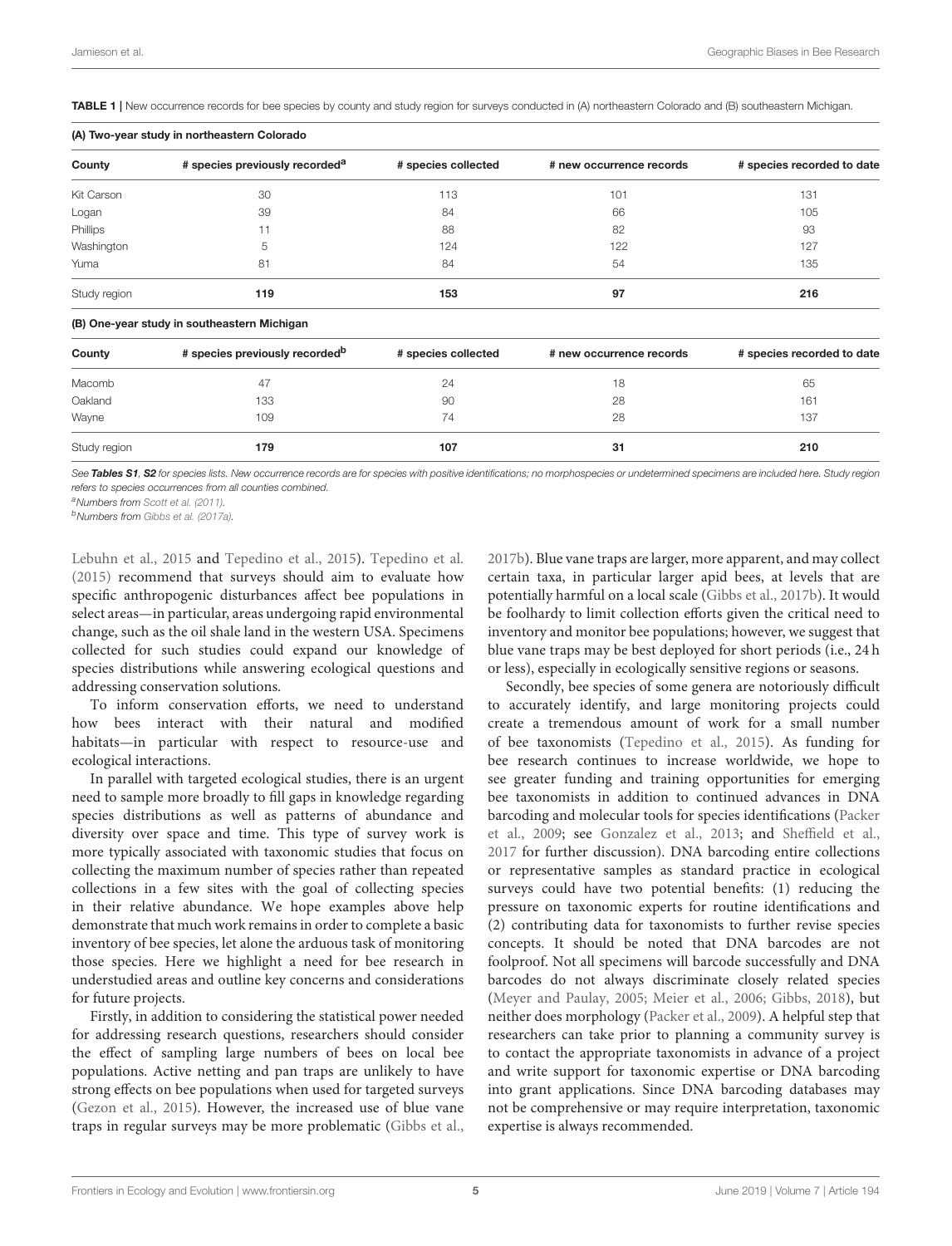Jamieson et al. Geographic Biases in Bee Research

Finally, prior to planning a new study, researchers must consider where and how bee specimens will be vouchered. Large samples of bee specimens can require significant time, space, and resources to voucher in museums. Thus, researchers should discuss plans for vouchering specimens with collections managers. Museum specimens are the backbone of bee research—vital to the compilation of state, regional, and worldwide species lists as well as the development of taxonomic revisions, identification keys, and as reference material for specimen identification. Given that some bee taxa require revisions or present problems for accurate identification, vouchering of specimens in museum collections is imperative. Furthermore, museum specimens are good resources for documenting species declines over time [\(Colla et al., 2012b;](#page-6-39) [Bartomeus et al., 2013,](#page-5-4) [2018;](#page-5-0) [Burkle et al., 2013;](#page-5-11) [Jacobson et al.,](#page-6-10) [2018\)](#page-6-10), or lack there of [\(Colla et al., 2012a\)](#page-6-40), and are thus invaluable for directing conservation efforts. [Colla and Packer \(2008\)](#page-6-41) used museum specimens to document the decline in Bombus affinis Cresson in southern Ontario over an ∼30-year period. Burkle et al. [\(2013\)](#page-5-11) also used historic data to evaluate changes in plantpollinator networks in Illinois, USA. Resampling an area after 120 years, [Burkle et al. \(2013\)](#page-5-11) found that 50% of bee species from the regional study were locally extirpated. They attributed this effect to land-use and climate change that resulted in spatial and temporal mismatches between forbs and bees, in particular rare and specialized bee species. Such longitudinal studies are critical for assessing changes in bee communities, and these studies benefit from surveys over broad geographic areas.

#### **CONCLUSIONS**

We conclude that current gaps in knowledge and research biases make it difficult to monitor changes in bee communities over time and space, which presents challenges in evaluating and modeling the effects of anthropogenic disturbances on

#### **REFERENCES**

- <span id="page-5-5"></span>Archer, C. R., Pirk, C. W. W., Carvalheiro, L. G., and Nicolson, S. W. (2014). Economic and ecological implications of geographic bias in pollinator ecology in the light of pollinator declines. Oikos 123, 401–407. doi: [10.1111/j.1600-0706.2013.00949.x](https://doi.org/10.1111/j.1600-0706.2013.00949.x)
- <span id="page-5-7"></span>Banaszak-Cibicka, W., and Zmihorski, M. (2012). Wild bees along an urban gradient: winners and losers. J. Insect Conserv. 16, 331–343. doi: [10.1007/s10841-011-9419-2](https://doi.org/10.1007/s10841-011-9419-2)
- <span id="page-5-4"></span>Bartomeus, I., Ascher, J. S., Gibbs, J., Danforth, B. N., Wagner, D. L., Hedtke, S. M., et al. (2013). Historical changes in northeastern US bee pollinators related to shared ecological traits. Proc. Natl. Acad. Sci. U.S.A. 110, 4656–4660. doi: [10.1073/pnas.1218503110](https://doi.org/10.1073/pnas.1218503110)
- <span id="page-5-0"></span>Bartomeus, I., Cariveau, D. P., Harrison, T., and Winfree, R. (2018). On the inconsistency of pollinator species traits for predicting either response to land-use change or functional contribution. Oikos 127, 306–315. doi: [10.1111/oik.04507](https://doi.org/10.1111/oik.04507)
- <span id="page-5-2"></span>Bates, A. J., Sadler, J. P., Fairbrass, A. J., Falk, S. J., Hale, J. D., and Matthews, T. J. (2011). Changing bee and hoverfly pollinator assemblages along an urban-rural gradient. PLoS ONE 6:23459. doi: [10.1371/journal.pone.0023459](https://doi.org/10.1371/journal.pone.0023459)

bees. We contend, however, that targeted sampling efforts in understudied areas have the potential to substantially improve our knowledge of bee species distributions, range limits, and geographic patterns of species diversity. A better understanding of such patterns can aid in identifying species of concern, such as declining or introduced species, and help direct future conservation efforts.

## DATA AVAILABILITY

All datasets generated for this study are included in the manuscript and/or the **[Supplementary Files](#page-5-9)**.

### AUTHOR CONTRIBUTIONS

All authors contributed to writing and development of perspectives presented in this paper. MJ, AC, and CW designed experiments, implemented field research, and conducted data analyses. VS and JG contributed occurrence data and identifications for CO and MI bee species.

#### FUNDING

Research was supported by funding from the Foundation for Food and Agriculture (Award No. 430876) and the USDA National Institute for Food and Agriculture (Award No. 2013-67009-20375) provided to MJ in addition to an Oakland University Graduate Student Provost Award to CW.

### SUPPLEMENTARY MATERIAL

<span id="page-5-9"></span>The Supplementary Material for this article can be found [online at: https://www.frontiersin.org/articles/10.3389/fevo.](https://www.frontiersin.org/articles/10.3389/fevo.2019.00194/full#supplementary-material) 2019.00194/full#supplementary-material

- <span id="page-5-8"></span>Bennett, A. B., Meehan, T. D., Gratton, C., and Isaacs, R. (2014). Modeling pollinator community response to contrasting bioenergy scenarios. PLoS One 9:e110676. doi: [10.1371/journal.pone.0110676](https://doi.org/10.1371/journal.pone.0110676)
- <span id="page-5-10"></span>Buck, M., Paiero, S. M., and Marshall, S. A. (2005). New records of native and introduced aculeate hymenoptera from ontario, with keys to eastern canadian species of Cerceris (Crabronidae) and Eastern Nearctic Species of Chelostoma (Megachilidae). J. Entomol. Soc. Ontario. 136, 37–52.
- <span id="page-5-11"></span>Burkle, L. A., Marlin, J. C., and Knight, T. M. (2013). Plant-pollinator interactions over 120 years: loss of species, co-occurrence, and function. Science 339, 1611–1615. doi: [10.1126/science.1232728](https://doi.org/10.1126/science.1232728)
- <span id="page-5-3"></span>Cameron, S. A., Lozier, J. D., Strange, J. P., Koch, J. B., Cordes, N., Solter, L. F., et al. (2011). Patterns of widespread decline in North American bumble bees. Proc. Natl. Acad. Sci. U.S A. 108, 662–667. doi: [10.1073/pnas.1014743108](https://doi.org/10.1073/pnas.1014743108)
- <span id="page-5-6"></span>Camilo, G. R., Muñiz, P. A., Arduser, M. S., Spevak, M., and Louis, S. (2017). A checklist of the bees (Hymenoptera: Apoidea) of St. Louis. J. Kansas Entomol. Soc. 90, 175–188. doi: [10.2317/0022-8567-90.3.175](https://doi.org/10.2317/0022-8567-90.3.175)
- <span id="page-5-1"></span>Cane, J. H., Minckley, R. L., Kervin, L. J., Roulston, T. H., and Neal, M. (2006). Complex responses within a desert bee guild (Hymenoptera: Apiformes) to urban habitat fragmentation. Ecol. Appl. 16, 632–644. doi: 10.1890/1051- [0761\(2006\)016\[0632:CRWADB\]2.0.CO;2](https://doi.org/10.1890/1051-0761(2006)016[0632:CRWADB]2.0.CO;2)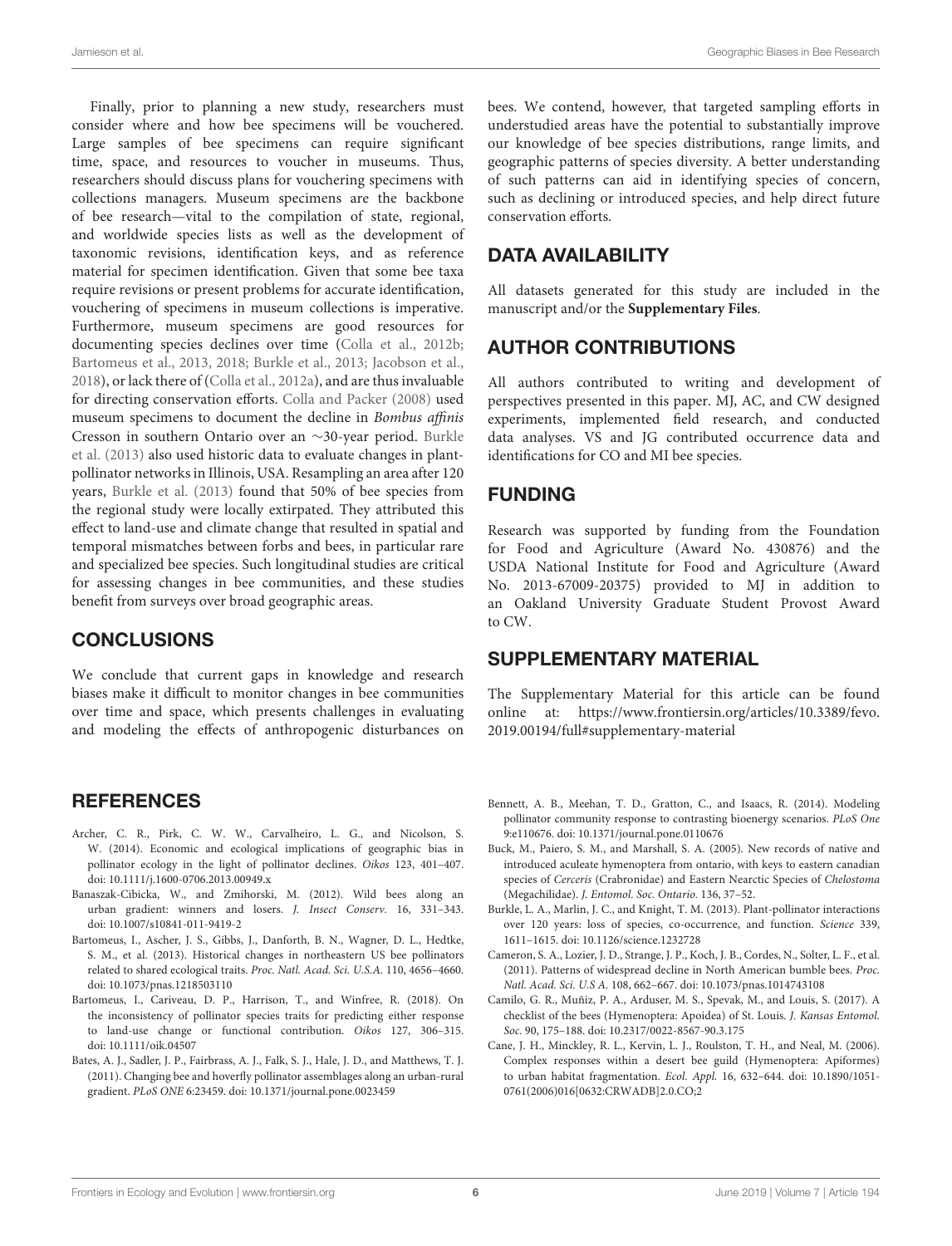- <span id="page-6-2"></span>Cariveau, D. P., and Winfree, R. (2015). Causes of variation in wild bee responses to anthropogenic drivers. Curr. Opin. Insect Sci. 10, 104–109. doi: [10.1016/j.cois.2015.05.004](https://doi.org/10.1016/j.cois.2015.05.004)
- <span id="page-6-26"></span>Carper, A. L., Schwantes, C. J., and Jamieson, M. A. (2019). A new state record of the rare bee, Cemolobus ipomoeae (Hymenoptera, Apidae), from Colorado, USA. J. Kansas Entomol. Soc. 91, 171–175. doi: [10.2317/0022-8567-91.2.171](https://doi.org/10.2317/0022-8567-91.2.171)
- <span id="page-6-19"></span>Carril, O. M., Griswold, T., Haefner, J., and Wilson, J. S. (2018). Wild bees of Grand Staircase-Escalante National Monument: richness, abundance, and spatio-temporal beta-diversity. PeerJ 6, e5867. doi: [10.7717/peerj.5867](https://doi.org/10.7717/peerj.5867)
- <span id="page-6-40"></span>Colla, S. R., Ascher, J. S., Arduser, M., Cane, J., Deyrup, M., Droege, S., et al. (2012a). Documenting persistence of most Eastern North American bee species (Hymenoptera: Apoidea: Anthophila) to 1990 – 2009. J. Kansas Entomol. Soc. 85, 14–22. doi: [10.2317/JKES110726.1](https://doi.org/10.2317/JKES110726.1)
- <span id="page-6-39"></span>Colla, S. R., Gadallah, F., Richardson, L., Wagner, D., and Gall, L. (2012b). Assessing declines of North American bumble bees (Bombus spp.) using museum specimens. Biodivers. Conserv. 21, 3585–3595. doi: [10.1007/s10531-012-0383-2](https://doi.org/10.1007/s10531-012-0383-2)
- <span id="page-6-41"></span>Colla, S. R., and Packer, L. (2008). Evidence for decline in eastern North American bumblebees (Hymenoptera: Apidae), with special focus on Bombus affinis Cresson. Biodivers. Conserv. [17, 1379–1391. doi: 10.1007/s10531-008-](https://doi.org/10.1007/s10531-008-9340-5) 9340-5
- <span id="page-6-18"></span>Dibble, A. C., Drummond, F. A., Stubbs, C., Veit, M., and Ascher, J. S. (2017). Bees of maine, with a state species checklist. Northeast. Nat. 24, 1–48. doi: [10.1656/045.024.m1503](https://doi.org/10.1656/045.024.m1503)
- <span id="page-6-16"></span>Donovall, L. R. I., and VanEnglesdorp, D. (2010). A checklist of the bees (Hymenoptera: Apoidea) of Pennsylvania. J. Kansas Entomol. Soc. 83, 7–24. doi: [10.2317/JKES808.29.1](https://doi.org/10.2317/JKES808.29.1)
- <span id="page-6-28"></span>Eickwort, G. C. (1980). Two european species of Chelostoma established in New York State (Hymenoptera: Megachilidae). Psyche 87, 315–323.
- <span id="page-6-4"></span>Fitch, G., Glaum, P., Simao, M., C., Vaidya, C., and Matthijs, J. (2019). Changes in adult sex ratio in wild bee communities [are linked to urbanization.](https://doi.org/10.1038/s41598-019-39601-8) Sci. Rep. 9:3767. doi: 10.1038/ s41598-019-39601-8
- <span id="page-6-12"></span>Garibaldi, L. A., Steffan-Dewenter, I., Winfree, R., Aizen, M. A., Bommarco, R., Cunningham, S. A., et al. (2013). Wild pollinators enhance fruit set of crops regardless of honey bee abundance. Science 339, 1608–1611. doi: [10.1126/science.1230200](https://doi.org/10.1126/science.1230200)
- <span id="page-6-25"></span>GBIF (2018). GBIF Occurrence Download, Cemolobus ipomoea. Available online at: https://doi.org/10.15468/dl.f9fcnx (accessed March 1, 2019).
- <span id="page-6-6"></span>Geslin, B., Le Feon, V., Folschweiller, M., Flacher, F., Carmignac, D., Motard, E., et al. (2016). The proportion of impervious surfaces at the landscape scale structures wild bee assemblages in a densely populated region. Ecol. Evol. 6, 6599–6615. doi: [10.1002/ece3.2374](https://doi.org/10.1002/ece3.2374)
- <span id="page-6-33"></span>Gezon, Z. J., Wyman, E. S., Ascher, J. S., Inouye, D. W., and Irwin, R. E. (2015). The effect of repeated, lethal sampling on wild bee abundance and diversity. Methods Ecol. Evol. 6, 1044–1054. doi: [10.1111/2041-210X.12375](https://doi.org/10.1111/2041-210X.12375)
- <span id="page-6-38"></span>Gibbs, J. (2018). DNA barcoding a nightmare taxon: assessing barcode index numbers and barcode gaps for sweat bees. Genome 61, 21–31. doi: [10.1139/gen-2017-0096](https://doi.org/10.1139/gen-2017-0096)
- <span id="page-6-15"></span>Gibbs, J., Ascher, J. S., Rightmyer, M. G., and Isaacs, R. (2017a). The bees of Michigan (Hymenoptera: Apoidea: Anthophila), with notes on distribution, taxonomy, pollination, and natural history. Zootaxa 4352, 1−160. doi: [10.11646/zootaxa.4352.1.1](https://doi.org/10.11646/zootaxa.4352.1.1)
- <span id="page-6-34"></span>Gibbs, J., Joshi, N. K., Wilson, J. K., Rothwell, N. L., Powers, K., Haas, M., et al. (2017b). Does passive sampling accurately reflect the bee (Apoidea: Anthophila) communities pollinating apple and sour cherry orchards? Environ. Entomol. 46, 579–588. doi: [10.1093/ee/nvx069](https://doi.org/10.1093/ee/nvx069)
- <span id="page-6-21"></span>Gibbs, J., and Sheffield, C. S. (2009). Rapid range expansion of the wool-carder bee, Anthidium manicatum (Linnaeus) (Hymenoptera : Megachilidae), in North America. J. Kansas Entomol. Soc. 82, 21–29. doi: [10.2317/JKES805.27.1](https://doi.org/10.2317/JKES805.27.1)
- <span id="page-6-8"></span>Glaum, P., Simao, M. C., Vaidya, C., Fitch, G., and Iulinao, B. (2017). Big city Bombus : using natural history and land-use history to find significant environmental drivers in bumble-bee declines in urban development. R. Soc. Open Sci. 4:170156. doi: [10.1098/rsos.170156](https://doi.org/10.1098/rsos.170156)
- <span id="page-6-24"></span>Goldstein, P. Z., and Scott, V. L. (2015). Taxonomic and behavioral components of faunal comparisons over time: the bees (Hymenoptera: Anthophila) of boulder county, colorado, past and present. Proc. Entomol. Soc. Washingt. 117, 290–346. doi: [10.4289/0013-8797.117.3.290](https://doi.org/10.4289/0013-8797.117.3.290)
- <span id="page-6-35"></span>Gonzalez, V. H., Griswold, T., and Engel, M. S. (2013). Obtaining a better taxonomic understanding of native bees: where do we start? Syst. Entomol. 38, 645–653. doi: [10.1111/syen.12029](https://doi.org/10.1111/syen.12029)
- <span id="page-6-1"></span>Goulson, D., Nicholls, E., Botías, C., and Rotheray, E. L. (2015). Bee declines driven by combined stress from parasites, pesticides, and lack of flowers. Science 347, 1255957. doi: [10.1126/science.1255957](https://doi.org/10.1126/science.1255957)
- <span id="page-6-23"></span>Graham, K. K., and MacLean, M. G. (2018). Presence-only modeling is ill-suited for a recent generalist invader, Anthidium manicatum. Ecol. Indic. 89, 56–62. doi: [10.1016/j.ecolind.2018.02.002](https://doi.org/10.1016/j.ecolind.2018.02.002)
- <span id="page-6-20"></span>Grundel, R., Jean, R. P., Frohnapple, K. J., Gibbs, J., Glowacki, G. A., and Pavlovic, N. B. (2011). A survey of bees (Hymenoptera: Apoidea) of the indiana dunes and Northwest Indiana, USA. J. Kansas Entomol. Soc. 84, 105–138. doi: [10.2317/JKES101027.1](https://doi.org/10.2317/JKES101027.1)
- <span id="page-6-9"></span>Hamblin, A. L., Youngsteadt, E., López-Uribe, M. M., and Frank, S. D. (2017). Physiological thermal limits predict differential responses of bees to urban heat-island effects. Biol. Lett. 13:20170125. doi: [10.1098/rsbl.2017.0125](https://doi.org/10.1098/rsbl.2017.0125)
- <span id="page-6-3"></span>Harrison, T., and Winfree, R. (2015). Urban drivers of plant-pollinator interactions. Funct. Ecol. 29, 879–888. doi: [10.1111/1365-2435.12486](https://doi.org/10.1111/1365-2435.12486)
- <span id="page-6-10"></span>Jacobson, M. M., Tucker, E. M., Mathiasson, M. E., and Rehan, S. M. (2018). Decline of bumble bees in northeastern North America, with special focus on Bombus terricola. Biol. Conserv. 217, 437–445. doi: [10.1016/j.biocon.2017.11.026](https://doi.org/10.1016/j.biocon.2017.11.026)
- <span id="page-6-17"></span>Jean, R. P. (2010). Studies of bee diversity in indiana the influence of collection methods on species capture and a state checklist based on museum collections. (Dissertation). Indiana State University, Terre Haute, IN, United States.
- <span id="page-6-30"></span>Johnston, C. A. (2014). Agricultural expansion: Land use shell game in the U.S. Northern Plains. Landsc. Ecol. 29, 81–95. doi: [10.1007/s10980-013-9947-0](https://doi.org/10.1007/s10980-013-9947-0)
- <span id="page-6-27"></span>Käpylä, M. (1978). Bionomics of five wood-nesting solitary species of bees (Hym., Megachilidae), with emphasis on flower relationships. Biol. Rev. Rep. Univ. 5, 3–89.
- <span id="page-6-5"></span>Kearns, C. A., and Oliveras, D. M. (2009). Environmental factors affecting bee diversity in urban and remote grassland plots in Boulder, Colorado. J. Insect. Conserv. 13, 655–665. doi: [10.1007/s10841-009-9215-4](https://doi.org/10.1007/s10841-009-9215-4)
- <span id="page-6-7"></span>Kerr, J. T., Pindar, A., Galpern, P., Packer, L., Potts, S. G., Roberts, S. M., et al. (2015). Climate change impacts on bumblebees converge across continents. Science 349, 177–180. doi: [10.1126/science.aaa7031](https://doi.org/10.1126/science.aaa7031)
- <span id="page-6-29"></span>Kilpatrick, S. K., Gibbs J., Mikulas, M. M., Spichiger, S., Ostiguy, N., Biddinger, D., et al. (2019). Checklist of the Bees of Pennsylvania. Available online at:<https://lopezuribelab.com/checklist-bees-pennsylvania/> (accessed March 1, 2019).
- <span id="page-6-0"></span>Klein, A.-M., Vaissière, B. E., Cane, J. H., Steffan-Dewenter, I., Cunningham, S. A., Kremen, C., et al. (2007). Importance of pollinators in changing landscapes for world crops. Proc. Biol. Sci. 274, 303–313. doi: [10.1098/rspb.2006.3721](https://doi.org/10.1098/rspb.2006.3721)
- <span id="page-6-13"></span>Klein, A. M., Boreux, V., Fornoff, F., Mupepele, A. C., and Pufal, G. (2018). Relevance of wild and managed bees for human well-being. Curr. Opin. Insect Sci. 26, 82–88. doi: [10.1016/j.cois.2018.02.011](https://doi.org/10.1016/j.cois.2018.02.011)
- <span id="page-6-14"></span>Koh, I., Lonsdorf, E. V., Williams, N. M., Brittain, C., Isaacs, R., Gibbs, J., et al. (2016). Modeling the status, trends, and impacts of wild bee abundance in the United States. Proc. Natl. Acad. Sci. U. S. A. 113, 140–145. doi: [10.1073/pnas.1517685113](https://doi.org/10.1073/pnas.1517685113)
- <span id="page-6-31"></span>Lebuhn, G., Droege, S., Connor, E. F., Gemmill-Herren, B., Potts, S. G., Minckley, R. L., et al. (2013). Detecting insect pollinator declines on regional and global scales. Conserv. Biol. 27, 113–120. doi: [10.1111/j.1523-1739.2012.01962.x](https://doi.org/10.1111/j.1523-1739.2012.01962.x)
- <span id="page-6-32"></span>Lebuhn, G., Droege, S., Connor, E. F., Gemmill-Herren, B., Potts, S. G., Minckley, R. L., et al. (2015). Evidence-based conservation: reply to Tepedino et al. Conserv. Biol. 29, 283–285. doi: [10.1111/cobi.12438](https://doi.org/10.1111/cobi.12438)
- <span id="page-6-11"></span>Losey, J. E., and Vaughn, M. (2006). The economic value of ecological services provided by insects. Bioscience 56, 311–323. doi: 10.1641/0006- [3568\(2006\)56\[311:TEVOES\]2.0.CO;2](https://doi.org/10.1641/0006-3568(2006)56[311:TEVOES]2.0.CO;2)
- <span id="page-6-37"></span>Meier, R., Shiyang, K., Vaidya, G., and Ng, P. K. L. (2006). DNA barcoding and taxonomy in diptera: a tale of high intraspecific variability and low identification success. Syst. Biol. 55, 715–728. doi: [10.1080/10635150600969864](https://doi.org/10.1080/10635150600969864)
- <span id="page-6-36"></span>Meyer, C. P., and Paulay, G. (2005). DNA barcoding: error rates based on comprehensive sampling. PLoS Biol. 3, e422. doi: [10.1371/journal.pbio.0030422](https://doi.org/10.1371/journal.pbio.0030422)
- <span id="page-6-22"></span>Miller, S. R., Gaebel, R., Mitchell, R. J., and Arduser, M. (2002). Occurrence of two species of old world bees, Anthidium manicatum and A. oblongatum (Apoidea: Megachilidae), in northern Ohio and southern Michigan. Gt. Lakes Entomol. 35, 65–69.